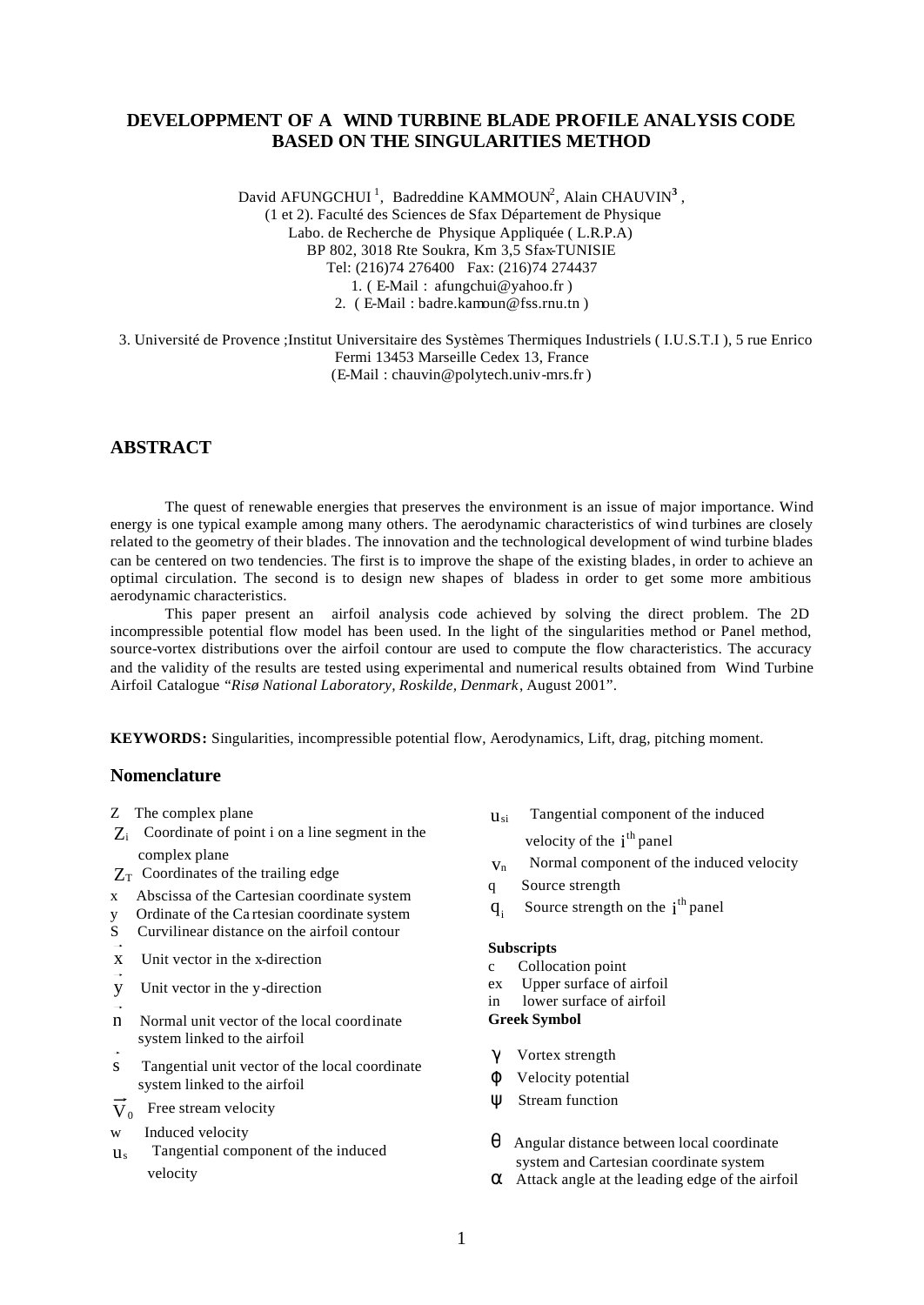#### **1. INTRODUCTION**

Incompressible inviscid flow is governed by Laplace's equation. An extremely general method to solve this equation is the singularities method.

The complex potential that characterises flow over airfoils can be induced by various distributions of singularities. The choice of the type of singularities to use depends on the boundary conditions imposed. By choosing either the Dirichlet or the Neumann boundary condition, the incompressible and irrotationnal flow over an airfoil can be treated using either the velocity potential or the stream function. These two quantities joined together constitute the complex potential. The complex potential induced by a segment of a blade profile is a multi-values function and the correct value has to be taken from an appropriate sheet of the Riemann surfaces. For the analytical formulations of a homogenous density distribution of sources and vortices over a segment of an airfoil contour, the multi-value part is located at one of the end points of each segment. The computation is structured to get the right definition of the multi-values function with respect to the relative positions of the induction element and the reception point.

The resolution of the field problem yields the source vortex distributions and the velocity distributions over the contour of the airfoil. The lift forces, drag forces, moments and the pressure distributions are then computed.

# **2. COMPLEX POTENTIAL OF THE SIMPLE LAYER AND THE INDUCED VELOCITY**

In the complex plane z, consider a source and vortex distributions applied on a line segment  $\vert_{Z_1,Z_2}\vert$ ; if the density  $(q+i\gamma)$  is constant over each segment, the complex potential induced at a point z is given by [1]:

$$
f(z) = \varphi + i\psi = \frac{q + i\gamma}{2\pi}e^{-i\theta_0}\left[\left(z - z_2\right)\left(1 - \text{Log}\left(z - z_2\right)\right) - \left(z - z_1\right)\left(1 - \text{Log}\left(z - z_1\right)\right)\right]
$$

We notice the existence of two multiform functions  $Log(z-z_1)$  and  $Log(z-z_2)$ . To eliminate one of them, we; proceed as follows :

$$
\varphi + i\psi = \frac{q + i\gamma}{2\pi} e^{-i\theta_0} [(z_1 - z_2) - (z - z_2) \text{Log}(z - z_2) + (z - z_1 - z_2 + z_2) \text{Log}(z - z_1)]
$$
  
\n
$$
\Leftrightarrow \varphi + i\psi = \frac{q + i\gamma}{2\pi} e^{-i\theta_0} (z_2 - z_1) \left[ \text{Log}(z - z_1) - 1 + \frac{z - z_2}{z_2 - z_1} \text{Log}\left(\frac{z - z_1}{z - z_2}\right) \right]
$$
(I)

Where  $\theta_0 = \arg (z_2 - z_1)$ 

Lets pose :  $Z_n = z - z_n$ ,  $\eta = \frac{z_2 - z_1}{2}$  and  $(z_2 - z_1)e^{-i\theta_0} = \Delta S = |z_2 - z_1|$ ; where n=1,2 then (I) becomes :

$$
\varphi + i\psi = \frac{q + i\gamma}{2\pi} \Delta S \left[ \text{Log} Z_1 - 1 + \frac{Z_2}{2\eta} \text{Log} \frac{Z_1}{Z_2} \right] \tag{II}
$$

The function Log  $\left(\frac{Z_1}{Z_2}\right)$  $\left(\frac{Z_1}{Z_2}\right)$ ſ Log  $\left(\frac{Z_1}{Z_2}\right)$ , is uniform but discontinuous across the segment  $\left[\frac{Z_1}{Z_1}, \frac{Z_2}{Z_2}\right]$ . To precise the determination of the multiform function  $Log Z_1$ , we effectuate a cut of the Riemann surface along the segment  $[z_1,z_2]$  and we prolong the cut to the side of  $z_1$  [4;6]. As we can write :  $\text{Log } Z_i = \text{Log } Z_i + i \theta_i$ , where  $\theta_i$  is the angle between Z<sub>i</sub> and the x-axes, there is no indetermination for  $\phi$  with a distribution of sources q alone, nor for  $\Psi$  with a distribution of vortices  $\gamma$  alone.

As the potential is defined with respect to a reference value, we can neglect the constant term ;  $\exp(\frac{4i\pi x}{2\pi})$  $\left(\frac{(\text{q}+{\text{i}}\gamma)\Delta s}{2\pi}\right)$ ſ  $-\left(\frac{(\mathbf{q}+i\gamma)\Delta s}{2\pi}\right)$  $q+i\gamma\Delta s\left( \frac{1}{2\pi}\right)$ , in equation (II).

By deriving (II), we obtain the induced velocity on the segment  $\left[\mathbf{z}_1, \mathbf{z}_2\right]$  given by: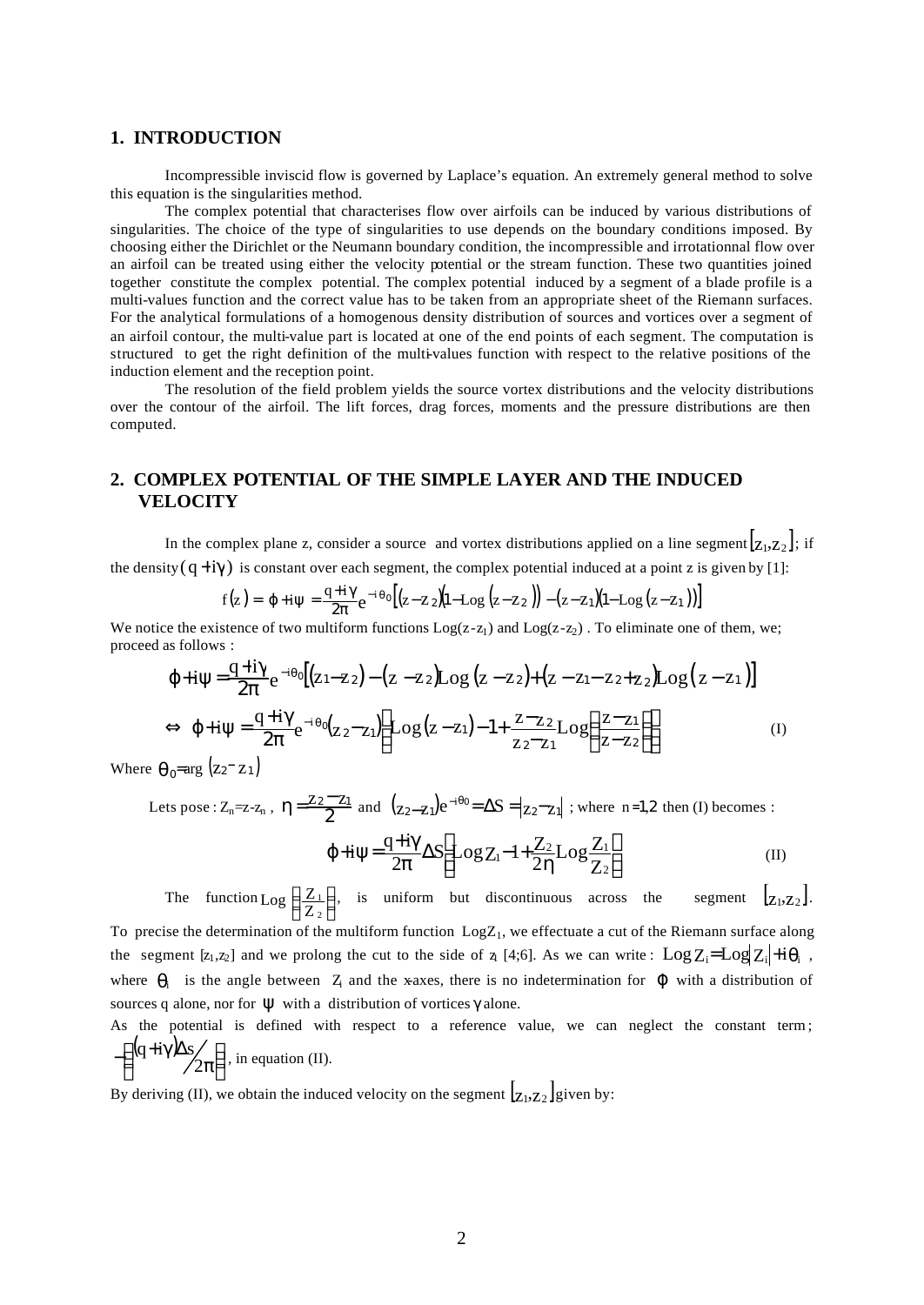$$
w(z) = \frac{\partial \varphi}{\partial x} - i \frac{\partial \varphi}{\partial y} = \frac{q + i\gamma}{2\pi} \frac{\Delta S}{2\eta} \left[ Log \frac{Z_1}{Z_2} \right]
$$
(III)

In the local coordinate system S and n in the directions tangential and normal to the segment  $\left[\mathbf{z}_1, \mathbf{z}_2\right]$  and centered at the point z , (III) is written as:

$$
w(z) = \frac{\partial \phi}{\partial s} - i \frac{\partial \phi}{\partial n} = \left(\frac{\partial \phi}{\partial x} - i \frac{\partial \phi}{\partial y}\right) e^{i\theta} = \frac{q + i\gamma}{2\pi} \frac{\Delta S}{2\alpha} e^{i\theta} \left[ Log \frac{Z_1}{Z_2} \right]
$$
  
=  $u_s - i v_n$  (IV)

where ? is the angle between the tangential unit vector S and the X-axes and  $\mathbf{u}_s$  and  $\mathbf{v}_n$  are respectively the tangential and normal components of the induced velocity.

# **3. THE SINGULARITIES METHOD APPLIED TO AIRFOILS**





 We consider an airfoil of boundary S transverse to the wind direction fig.1. The wind is moving with an unperturbed upstream velocity  $V_0$  at an incident angle a .The irrotationality condition is automatically satisfied if the flow field is characterised by the velocity potentialΦ. The relative velocity of the air over the airfoil is given by[3]:

$$
\vec{V} = \vec{V}_0 + \nabla \phi \tag{V}
$$

The continuity equation leads to the Laplace equation:

$$
\nabla^2 \varphi = 0 \tag{VI}
$$

With the incident angle a defined;  $V_0$  is given by :

$$
\overline{V}_0 = \cos \alpha \overline{i} + \sin \alpha \overline{j} \tag{VII}
$$

On the contour of the airfoil, the tangential unit vector S is oriented in the clockwise direction and the unit normal vector **n** is deduced from **s** by a rotation of  $\pi/2$ .

If ? is the inclination of  $\overrightarrow{s}$  with respect to the x-axis, then we can write :

$$
s = \cos\theta i + \sin\theta \quad \text{and} \quad n = -\sin\theta i + \cos\theta \quad \text{(VIII)}
$$
\nThe slip condition on the airfoil contour can be written :  
\n
$$
\vec{V} \cdot \vec{n} = 0 \iff (\vec{V}_0 + \vec{\nabla}\phi) \cdot \vec{n} = 0
$$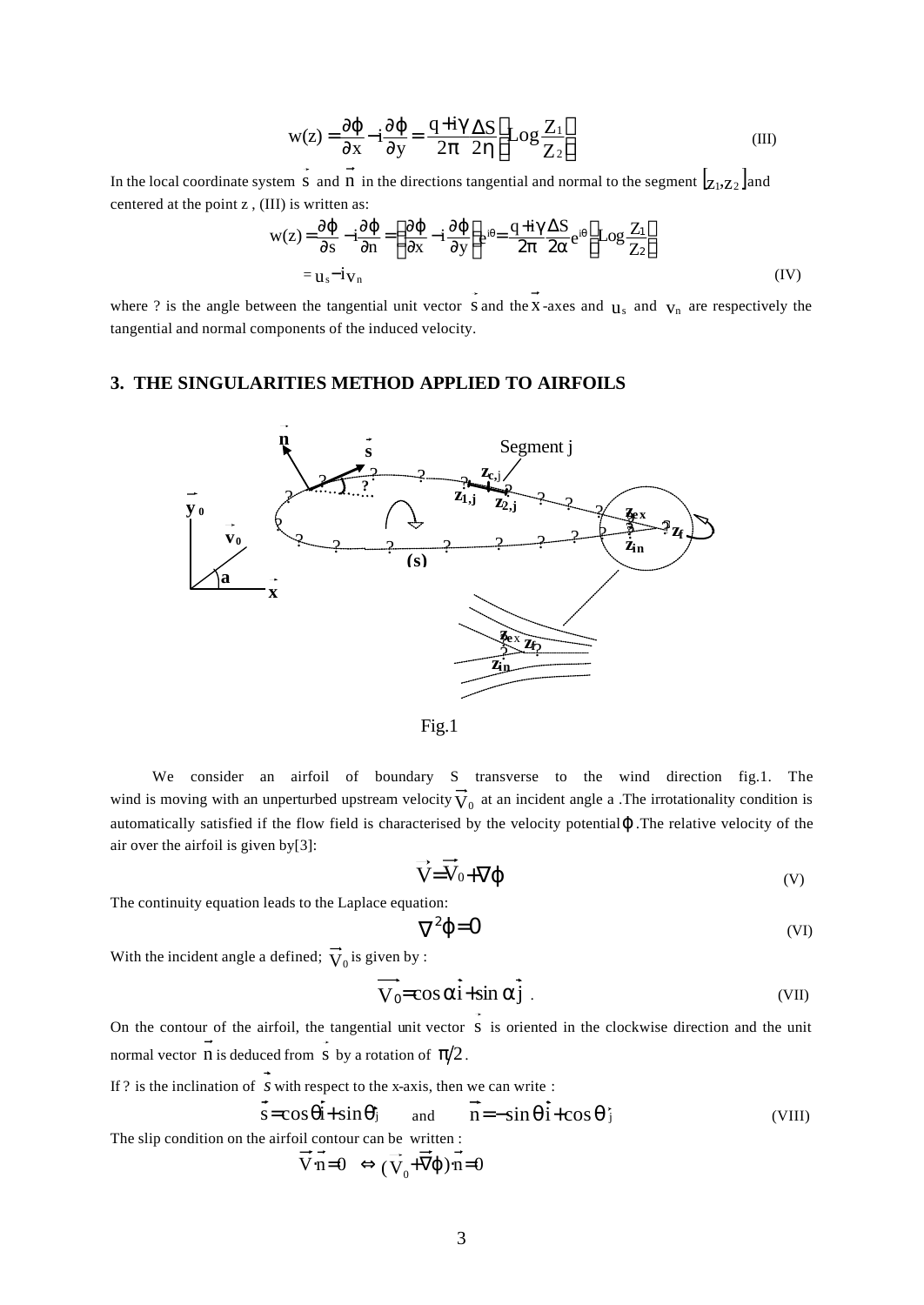$$
\Leftrightarrow \overrightarrow{\text{grad }\varphi.n} = -\overrightarrow{V_0.n} \tag{IX}
$$

$$
\Leftrightarrow \frac{d\varphi}{dn} = \cos\alpha \sin\theta - \sin\alpha \cos\theta \tag{X}
$$

In order to apply this boundary condition, sources are distributed on the airfoil contour; but in other to produce lift , vortices are also distributed. The source strength is constant over each line segment but has a different value for each segment while the vortex strength is constant and equal over each line segment. The Kutta-Joukowsky condition enables us to determine the unknown vortex distribution on the airfoil contour. The Kutta-Joukowsky condition states that the flow must leave the trailing edge smoothly. The Kutta condition is satisfied by equating velocity components tangential to the segments adjacent to the trailing edge on the upper and lower sides. This is equivalent to imposing a second stagnation point at the trailing edge  $Z<sub>T</sub>$  in the case of thick airfoils. Lets consider two points Z<sub>ex</sub> and Z<sub>in</sub> situated respectively on the last segments of the upper side and lower side of the airfoil adjacent to the trailing edge with :  $|z_{ex}-z_T| = |z_{in}-z_T| \to 0$ . The Kutta-Joukowsky condition at these two points is written from equation (V) as follows:

$$
\overrightarrow{\mathbf{V}_{0}}.\overrightarrow{\mathbf{s}_{ex}}+\left(\boldsymbol{\phi}_{s}\right)_{\mathbf{ex}}=-\left(\overrightarrow{\mathbf{V}_{0}}\cdot\overrightarrow{\mathbf{s}}_{in}+\left(\boldsymbol{\phi}_{s}\right)_{in}\right)
$$
(XI)

where :  $V_0$ .s =  $\cos\theta \cos\alpha + \sin\alpha \sin\theta$ 

As the potential f is generated by a distribution of sources with variable densities and a homogenous distribution of vortex over the contour S of the blade profile, we can write[3] :

$$
\varphi = R \left[ \int_{S} \frac{q + i\gamma}{2\pi} Log(z - z_0) e^{-i\theta_0} dz_0 \right]
$$
 (XII)

where R stands for the real part of the expression, q the source strength, is an unknown function of the curvilinear abscissa S and ? , the vortex strength, is an unknown constant. By combining (IV),(IX) and (XII),the boundary conditions can be written as:

$$
-\text{Im}\left[\int_{S} \frac{q + i\gamma}{2\pi} \frac{e^{-i(\theta - \theta_0)}}{z - z_0} dz_0\right] = -\overrightarrow{V}_0 \cdot \overrightarrow{n}; \text{ for } z \in S
$$
 (XIII)

$$
\sum_{z = z_{in} \text{et } z_{ex}} R\left[ \int_{S} \frac{q + i\gamma e^{i\left(\theta - \theta_{0}\right)}}{2\pi z - z_{0}} dz_{0} \right] = -\overrightarrow{V}_{0} \cdot (\overrightarrow{s_{in}} + \overrightarrow{s_{ex}}) \qquad ; \text{Kutta-Joukowski} \tag{XIV}
$$

The contour of the airfoil is discretized in to  $K(K\in\mathbb{N})$ ; line segments following the clockwise direction from the trailing edge of the lower side to the trailing edge of the upper side. The segments are numbered from 1 to K. Let the inductor segment be the  $i<sup>th</sup>$  segment, its extremities are taken to be  $(z_1)_i$  and  $(z_2)_i$ ; the collocation point where the boundary conditions are applied is the centre  $(z_c)$  of the j<sup>th</sup> receptor segment. The airfoil contour is discretized such that the first and last segments adjacent to the trailing  $edge_{T}$  are of the same length . The points  $Z_{\text{ex}}$  and  $Z_{\text{in}}$  are merged up respectively with the points  $(z_c)_{1}$  et  $(z_c)_{k}$ .

To obtain quality results the node points are smoothly distributed while concentrating points at the trailing and leading edges using the spacing function  $y(x)$  whose expression is:

$$
y(x) = x - \frac{1}{4\pi} \sin(2\pi x)
$$
 (XV)

At the collocation point of each segment, the tangential direction is taken in the sense  $Z_1Z_2$ .

From equations (XIII) and (XIV), we can then write the following system of equations for the different collocation points: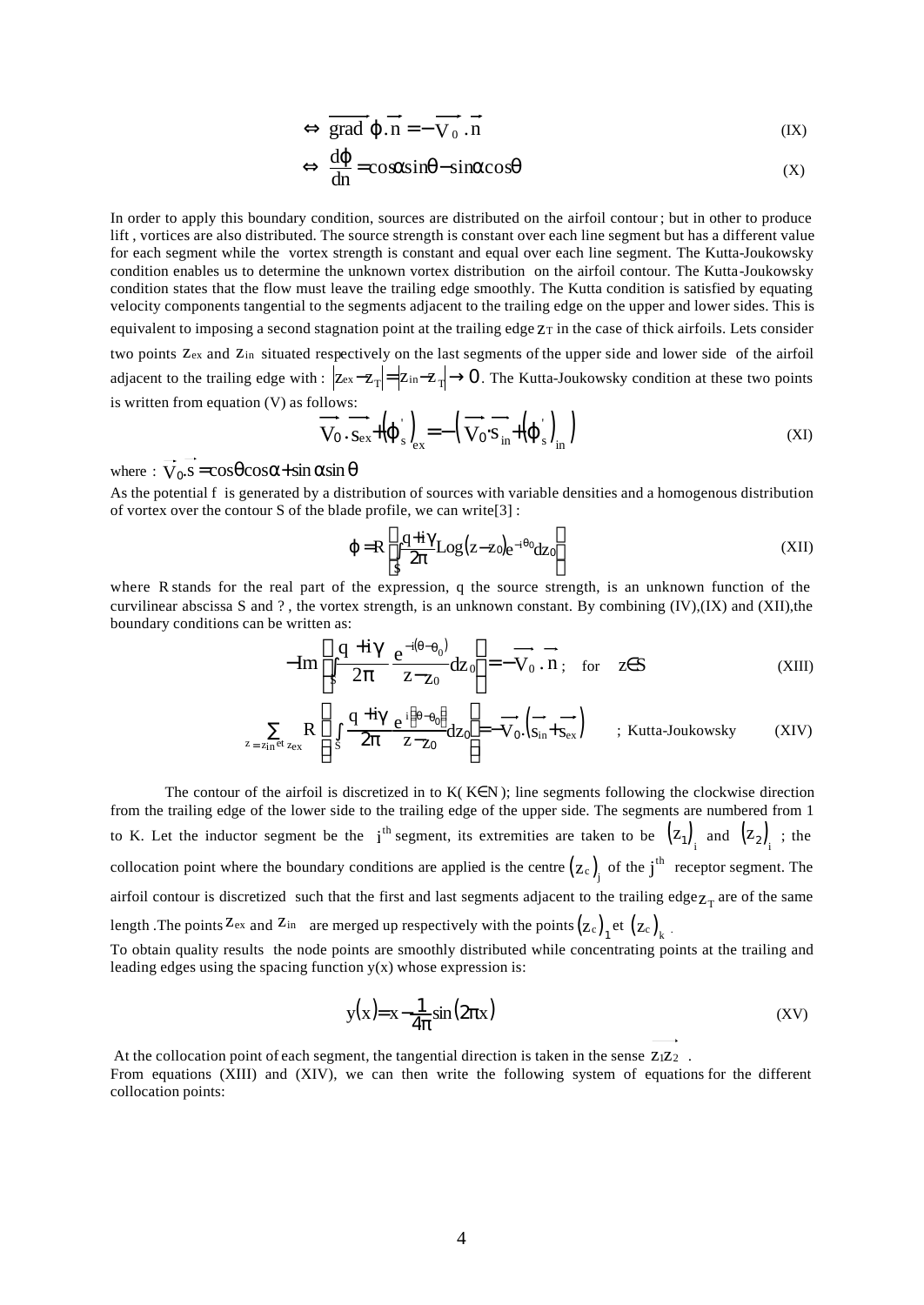$$
\begin{bmatrix}\n\mathbf{q}_{1} \\
\mathbf{q}_{2} \\
\vdots \\
\mathbf{q}_{k} \\
\gamma\n\end{bmatrix} = \begin{bmatrix}\n-\overrightarrow{V}_{0} \cdot \overrightarrow{n}_{1} \\
-\overrightarrow{V}_{0} \cdot \overrightarrow{n}_{2} \\
\vdots \\
-\overrightarrow{V}_{0} \cdot \overrightarrow{n}_{K} \\
-\overrightarrow{V}_{0} \cdot \overrightarrow{S}_{1} + S_{k}\n\end{bmatrix}
$$
\n(XVI)

where:

$$
A_{ij} = -Im \frac{1}{2\pi} \int_{(z_1)}^{(z_2)} \int_{(z_1)}^{(z_2 - \theta_j)} \frac{e^{i(\theta_i - \theta_j)}}{(z_1 - z_0)} dz_0
$$
\n
$$
(XVII)
$$
\n
$$
i(\theta_i - \theta_i) = \int_{(z_1 - \theta_i)}^{(z_2 - \theta_j)} \frac{1}{(z_1 - \theta_j)} dz_0
$$

$$
= -\mathrm{Im}\frac{e^{i(\theta_i-\theta_j)}}{2\pi}\mathrm{Log}\frac{(z_c)_i - (z_1)_j}{(z_c)_i - (z_2)_j} \qquad \text{for } \le i \le k \text{ and } \le j \le k \text{ (XVIII)}
$$

For i=j, the influence coefficient A<sub>ii</sub> can take the value  $1/2$  as well as  $-1/2$ ; as  $(z_c)$ <sub>i</sub> is considered situated on the positive side of the normal direction, it is convenient to impose  $A_{ii} = 1/2$ ; details can be found in [1].

We notice that the appropriate choice of the singularities in relation to the boundary conditions leads to the diagonal terms [Aij] being preponderant and the system of equations (XVI) being well conditioned .

 The resolution of the system (XVI) yields the densities of the distributed sources and vortices. Our goal is to evaluate the pressure distribution over the contour of the blade profile, it is then necessary to evaluate the tangential velocities at the different collocation points. At  $(z_c)$  for example we can write [1,7]:

$$
u_{si} = \overrightarrow{V_0 \cdot s_i} + \int_s R \left[ \frac{q + i\gamma e^{i(\theta_i - \theta_0)}}{2\pi \left( z_c \right) i - z_0} dz_0 \right]
$$
 (XIX)

which can be written for  $q + i\gamma = 1$ ; as:

$$
\mathbf{u}_{si} = \mathbf{v}_0 \mathbf{s}_i + \mathbf{B}_{ij} \mathbf{s}_i
$$
 (XX)

Where  $B_{i,j}$  is the influence coefficient, given by :

$$
B_{i,j} = R \frac{1}{2\pi} \int_{(z_1)}^{(z_2)} \frac{e^{i\left(\theta_i - \theta_j\right)}}{(z_c)_i - z_0} dz_0
$$
 (XXI)

$$
\Leftrightarrow B_{i,j} = R \frac{e^{i\left(\theta_{i}-\theta_{j}\right)}}{2\pi} Log \frac{\left(z_{c}\right)_{i}-\left(z_{1}\right)_{j}}{\left(z_{c}\right)_{i}-\left(z_{c}\right)_{j}} \tag{XXII}
$$

In equation (22), when i=j, the expression  $R_{LO}$   $\frac{(z_c)_1 - (z_1)_2}{(z_2 - (z_2)_2)^2}$  $\frac{(Z_c)_{i} - (Z_1)_{j}}{(Z_c)_{i} - (Z_c)_{j}}$  $z_c$ <sub>i</sub>- $(z$ RLog  $\frac{(z_c)_i - (z_c)_i}{(z_c)_i - (z_c)_i}$  $\frac{-(z_1)_i}{z_1}$  can take the values  $\frac{1}{2}$  or  $\frac{-1}{2}$ ; the value

 $1/2$  should be imposed.

The pressure coefficient can then be computed from:

$$
C_{pi} = 1 - \frac{u_{si}^2}{V_0^2}
$$
 (XXIII)

Later on, the lift , drag and moment coefficients are computed.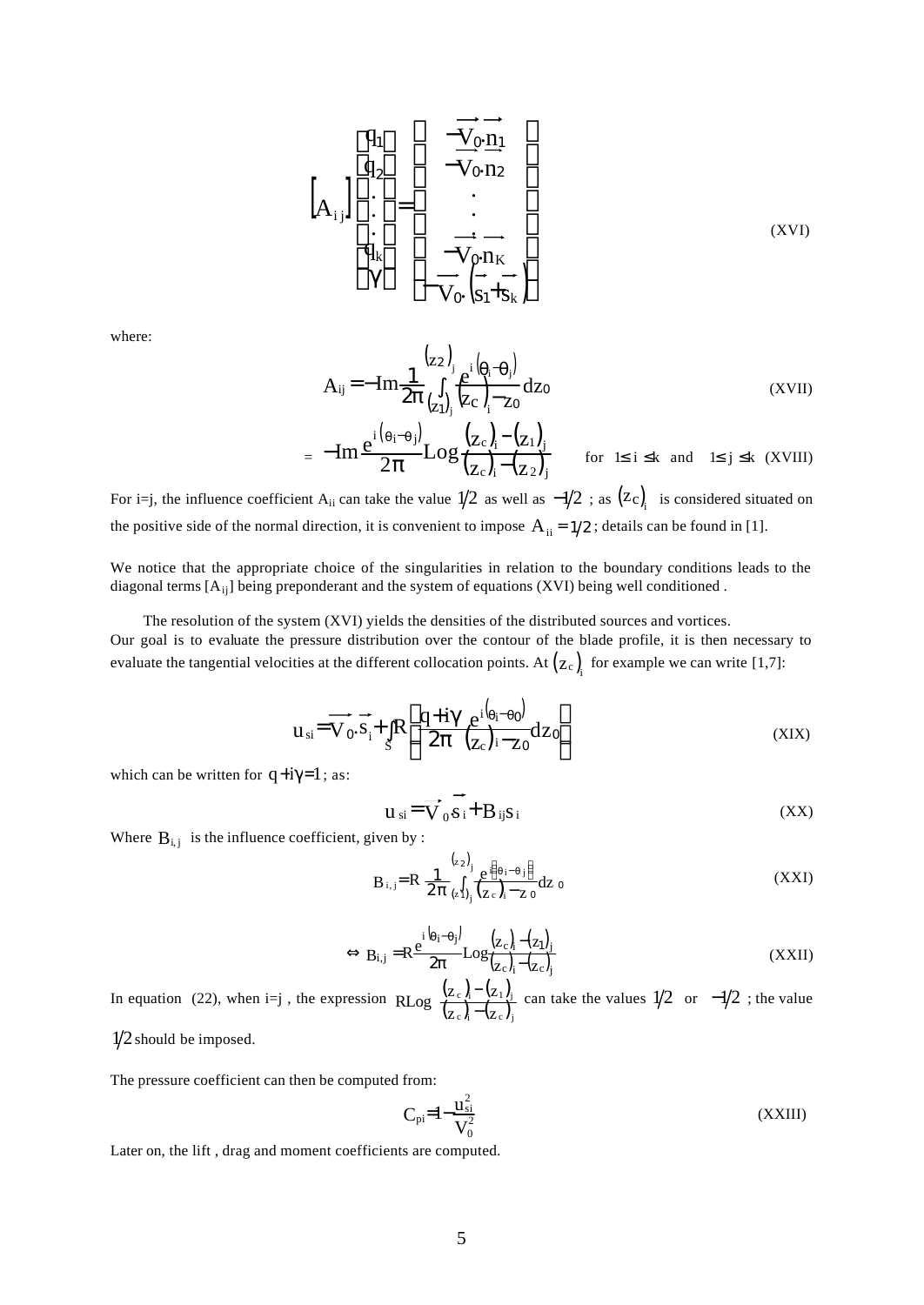### **4. RESULTS AND DISCUSSIONS**

The numerical code developed has been executed using the airfoils FFA-W3-241 and NACA 63(2)215 represented in fig.2 and fig.3



Fig.2. FFA-W3-241 airfoil Fig.3. NACA 63(2)215 airfoil

We check the sensitivity of the numerical solution to the number of panels by comparing force results and pressure distributions with increasing number of panels. The numerical code developed uses an inviscid incompressible flow field model; the drag is negligibly small. Fig. 4 shows the drag coefficient approaching a constant value. In fact the drag is never zero because apart from viscous effects, there is also an additional form drag arising from the local variations of pressure on the airfoil surface. Fig. 5 shows the lift becoming constant as the number of panels increase. The results plotted in fig.4 and fig.5 indicate that 80 to 100 panels should be enough panels. Note that the lift and drag are presented in extremely expanded scales. The sensitivity of pressure distributions to the number of panels is also investigated. Fig.6 contains a comparison between 40 and 80 panel cases. It reveals that the stagnation pressure region on the upper surface of the leading edge is not well distinct with 40 panels. The pressure distribution at the lower surface of the airfoil just next to the lower stagnation pressure region is also not clearly resolved with 40 panels. In this case it appears that the pressure distribution is well defined with 80 panels. This is confirmed in fig.7, which shows that it is almost impossible to identify the difference between the 80 and 100 panel cases.

Having examined the convergence of the numerical solution, we investigate the agreement with experimental data.

Fig.8 compares lift from the inviscid solution obtained from the code developed with experimental data from [5]. Agreement is good at the low angles of attack where the flow is fully attached. The agreement deteriorates as the angle of attack increases, and viscous effects start to show up as a reduction of lift with increasing angle of attack, until, finally the airfoil stalls.

Fig.9 presents a comparison of the computed moment characteristics (about the quarter chord point) with experimental data. We notice here again that agreement is only good for the for low attack angles and deteriorates as separation starts to occur.

In addition to the force and moment comparisons, we need to compare the pressure distributions predicted from the numerical code with experimental data from [5]. Fig.10 and fig.11 provide two examples. The FFA-W3-241 experimental pressure distributions and the NACA 63(2)215 experimental pressure distributions are compared with the numerical predictions. The agreement is very good. The primary area of disagreement is at the trailing edge. Here viscous effects act to prevent the recovery of experimental pressure to the levels predicted by the inviscid solution[7]. The other areas of disagreement be it on the upper surface of the FFA-W3- 241 airfoil or on the lower surface of the NACA 63(2)215 airfoil suggest imprecisions of the experimental attack angles and the influence of viscous effects [2].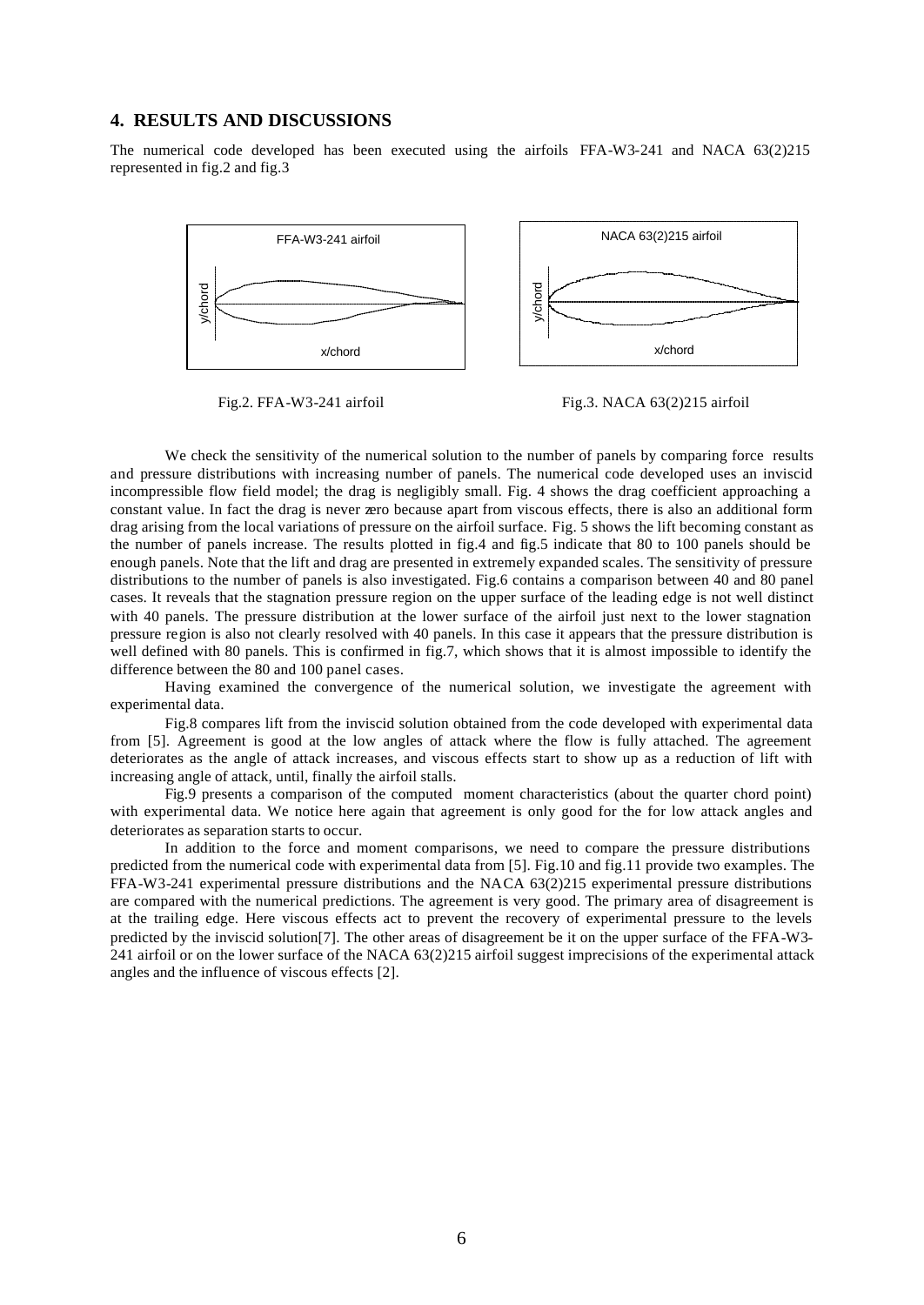

Fig.4: Change of drag with increasing number of panels



Fig.6: Pressure distribution from the numerical code , comparing results using 40 and 80 panels



Fig.5: Change of lift with increasing number of panels



Fig.7: Pressure distribution from the numerical code, comparing results using 80 and 100 panels



Fig.8:Comparison of Computed lift predictions with experimental data.

Fig.9: Comparison of Computed moment predictions with experimental data.